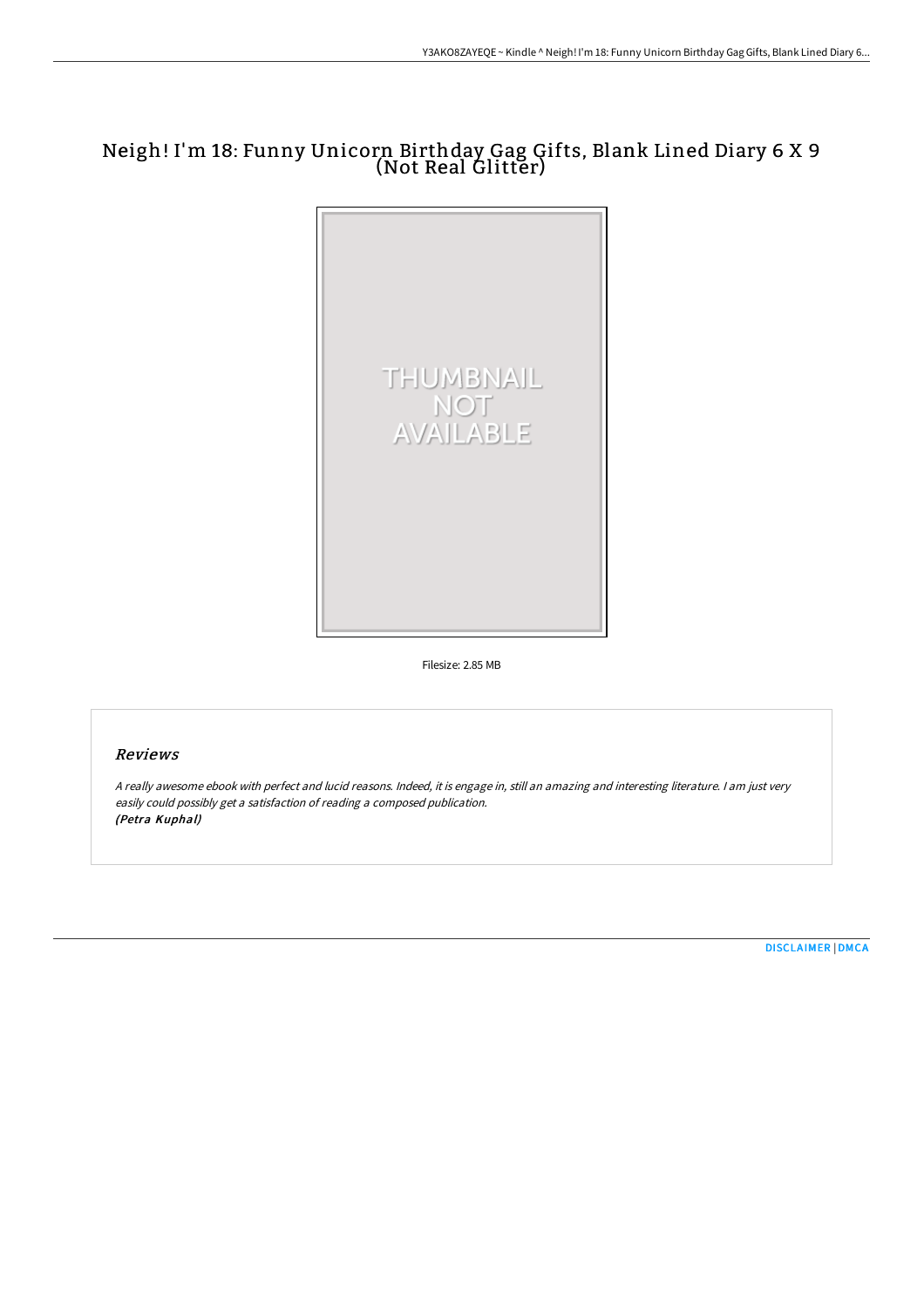### NEIGH! I'M 18: FUNNY UNICORN BIRTHDAY GAG GIFTS, BLANK LINED DIARY 6 X 9 (NOT REAL GLITTER)



Createspace Independent Publishing Platform, 2017. PAP. Condition: New. New Book. Shipped from US within 10 to 14 business days. THIS BOOK IS PRINTED ON DEMAND. Established seller since 2000.

 $\ensuremath{\mathop\square}\xspace$ Read Neigh! I'm 18: Funny Unicorn [Birthday](http://www.bookdirs.com/neigh-i-x27-m-18-funny-unicorn-birthday-gag-gift.html) Gag Gifts, Blank Lined Diary 6 X 9 (Not Real Glitter) Online  $\blacksquare$ [Download](http://www.bookdirs.com/neigh-i-x27-m-18-funny-unicorn-birthday-gag-gift.html) PDF Neigh! I'm 18: Funny Unicorn Birthday Gag Gifts, Blank Lined Diary 6 X 9 (Not Real Glitter)